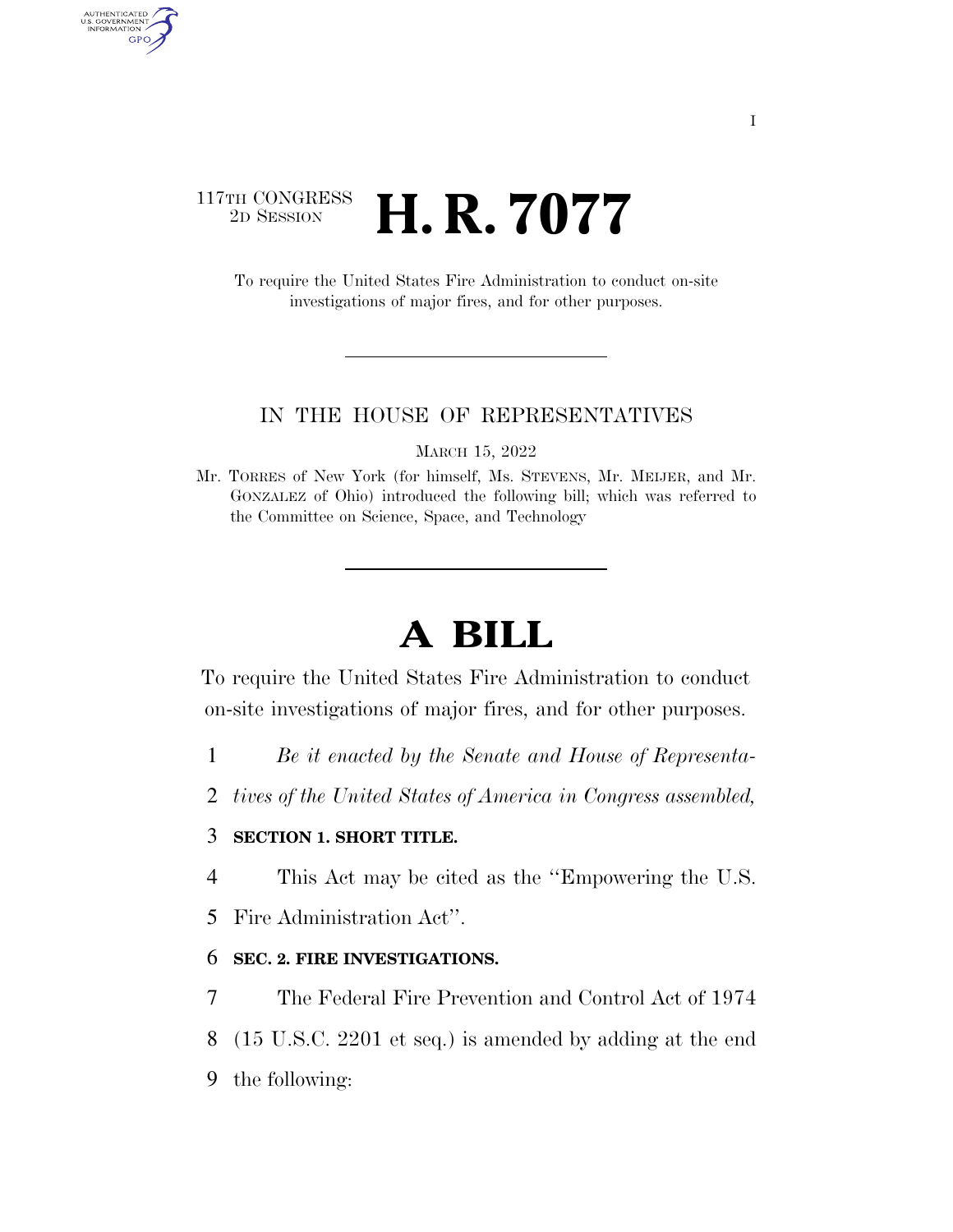$\mathfrak{D}$ 

#### **''SEC. 38. INVESTIGATION AUTHORITIES.**

 $\%$  (a) In GENERAL.—In the case of any major fire, the Administrator may send incident investigators, which may include safety specialists, fire protection engineers, codes and standards experts, researchers, and fire training specialists, to the site of the fire to conduct an investiga-tion as described in subsection (b).

 ''(b) INVESTIGATION REQUIRED.—A fire investiga-tion conducted under this section—

 $\frac{10}{10}$  shall be conducted in coordination with ap- propriate Federal, State, and local authorities, in- cluding Federal agencies that are authorized to in- vestigate a major fire or an incident of which the major fire is a part; and

 ''(2) shall examine the determined cause and origin of the fire and assess broader systematic mat- ters to include use of codes and standards, demo- graphics, structural characteristics, smoke and fire dynamics (movement) during the event, and costs of associated injuries and deaths.

21 "(c) REPORT.—Upon concluding any fire investiga- tion under this section, the Administrator shall issue a public report to local, State, and Federal authorities on the findings of such investigation, or collaborate with an- other investigating Federal agency on that agency's re-port, including recommendations on—